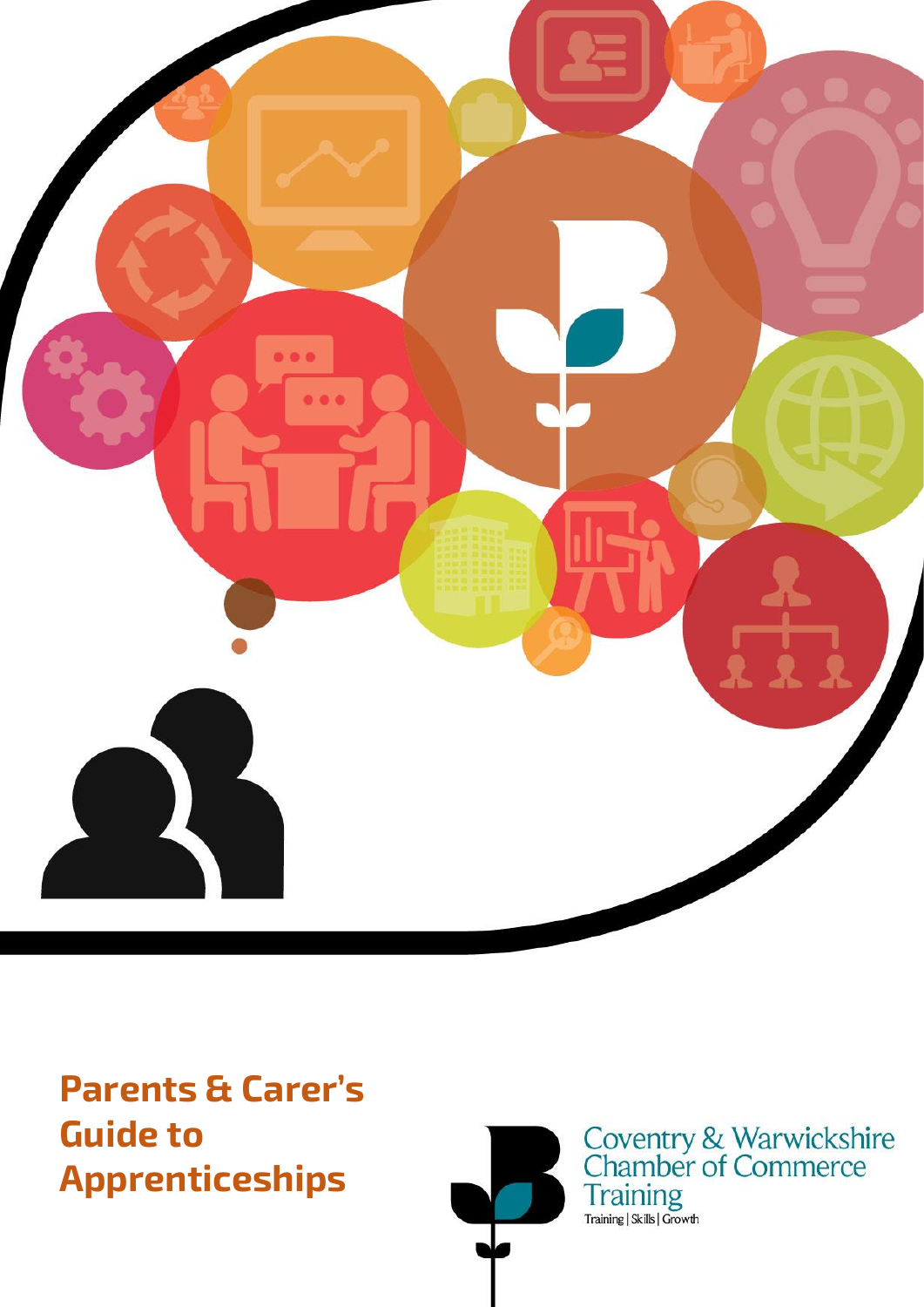| 1  | • Apprenticeship applicant applies to C&W Chamber Training through the<br>online application process.                                                                                                                                                                                                 |
|----|-------------------------------------------------------------------------------------------------------------------------------------------------------------------------------------------------------------------------------------------------------------------------------------------------------|
|    | • Apprenticeship applicant is invited to C&W Chamber Training for an<br>interview.                                                                                                                                                                                                                    |
| З  | • Interview takes place, guidance and support is given assessing career<br>aspirations and suitability, Apprenticeship overview explained, maths and<br>English assessment completed.                                                                                                                 |
|    | • Applicants are approved for an Apprenticeship or signposted to alternative<br>opportunities that may include, College, school or other providers.                                                                                                                                                   |
| 5  | • Follow up after interview:<br>• Applicants will be matched to employers for suitable employment<br>opportunities in their area of interest e.g. Accounts, Hairdressing or<br>Childcare.<br>• Applicants also carry out independant job search to gain suitable<br>employment for an Apprenticeship. |
| 6  | • Interviews are arranged with employers for selected applicants to attend.                                                                                                                                                                                                                           |
|    | • Employer feedback is gathered and employment offers made to successful<br>applicants by C&W Chamber Training                                                                                                                                                                                        |
| 8  | • Unseccessful applicants will be resubmitted to further potential employers<br>with vacancies.<br>• Feedback and support will be given on how to improve in future interviews.                                                                                                                       |
| 9  | • Those who need a little extra help may be referred to a Traineeship.                                                                                                                                                                                                                                |
| 10 | • Once employment is secured the Apprenticeship can begin.                                                                                                                                                                                                                                            |
| 11 | • Support and advice is available throughout the application process from a<br>C&W Chamber Training advisor and online with hints and tips for CV<br>development and interview techniques.                                                                                                            |
|    |                                                                                                                                                                                                                                                                                                       |

# The Apprenticeship Application Journey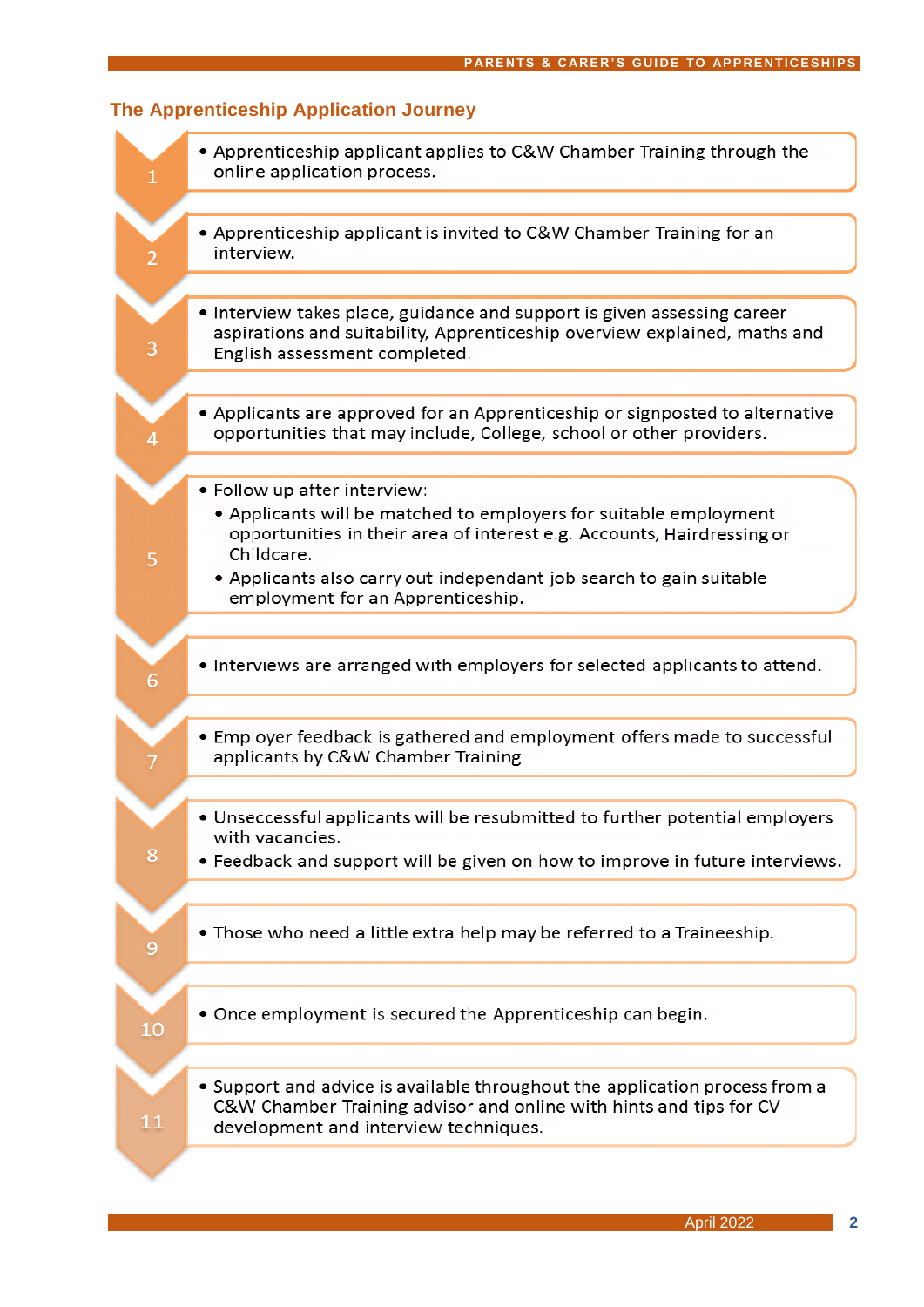## **Introduction**

Coventry and Warwickshire Chamber Training is a wholly owned subsidiary of Coventry and Warwickshire Chambers of Commerce and has been delivering high quality Apprenticeships since 1984. We are one of the largest training providers in Coventry and Warwickshire and work with employers across the area to provide high quality Apprenticeships for young people leaving school and college.

The government has increased the age which all young people, in England, must continue in education or training, requiring them to continue until their 18th birthday.

This does not necessarily mean staying in school; young people have a choice about how they continue in education or training post-16, which could be through:

- [an Apprenticeship](http://www.apprenticeships.org.uk/)
- full-time study in a school, college or with a training provider
- full-time work or volunteering combined with part-time education or training

Apprenticeships offer real jobs with real pay while a young person continues to learn. Coventry & Warwickshire Chamber Training will guide and advise a young person as they move into the world of work, providing all of the information they will need to choose a rewarding career path.

Here are some of the areas in which we offer Apprenticeships

- **Accountancy**
- Early Years Care
- Hairdressing
- Business Administration
- **Management**
- Customer Service
- Health and Social Care
- Teaching Assistant
- Team Leading

## **What are Apprenticeships?**

Apprentices do real jobs for real employers. So, they are paid while they learn and gain further qualifications. When entering the workplace for the first time, they will start earning from day one of their Apprenticeship.

There is no set rate of pay for Apprentices; pay is in line with a company's usual terms and conditions, although it will be no less than the National Apprenticeship Wage with many employers paying more. As their skills develop, their pay will increase accordingly. As an Apprentice, they will receive the same benefits as other employees of the company.

## **Who is eligible?**

- Those aged 16+ who have left full-time education
- Those who have ambition and motivation for success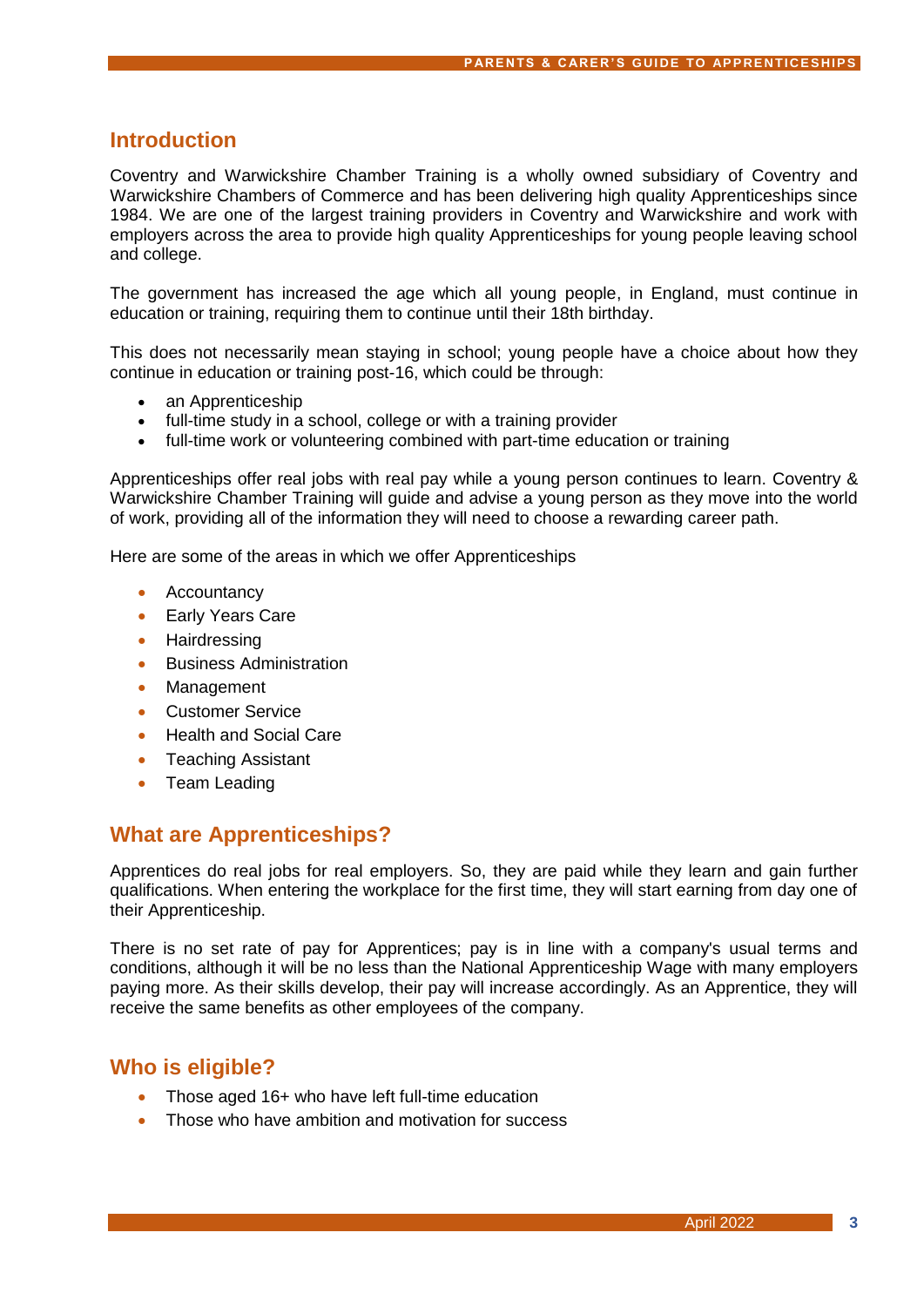# **What does an Apprenticeship involve?**

Apprenticeships combine on and off the job training – on the job an Apprentice will work with a supervisor learning skills in the work place and working towards a work based qualification such as a National Vocational Qualification or a Diploma.

Off the job, an Apprentice will spend time with Coventry & Warwickshire Chamber Training, working towards a technical qualification such as a BTEC or City & Guilds.

Apprentices also gain key transferable skills - like working in teams, problem-solving, communication and using new technology as well as studying (in most cases) for a technical qualification, which provides further knowledge and understanding of the relevant job.

The development of English, maths and ICT skills are a key aspect of an Apprenticeship and we will assess an individual's starting point, designing a plan of learning based upon existing knowledge to help the Apprentice move to the next level.

# **How long do they take?**

Apprenticeships typically take between 1 and 2 years to complete, depending on the occupational area and level followed. There is no set time to complete an Apprenticeship, a minimum requirement is 12 months - the length of time taken will depend on the ability of the individual apprentice and the employer's requirements. Apprenticeships can also be started at any point in the year.

## **What levels are available?**

There are three levels of Apprenticeships available:

- Intermediate Apprenticeships (level 2) (equivalent to five good GCSE passes)
- Advanced Apprenticeships (level 3) (equivalent to two A level passes)
- Higher Apprenticeships (level 4) (equivalent to a HNC/HND)

The level an Apprentice starts at depends upon the job role they are entering and their GCSE grades. We will provide advice and guidance as to the most appropriate route to start at. There are full progression pathways from level 2 to level 3 to level 4 so that an Apprentice can progress in their job role and gain qualifications at higher levels to support their career development.

# **What qualifications does an Apprenticeship lead to?**

- An appropriate work-based qualification such as a National Vocational Qualification or Diploma at either Level 2, Level 3 or Level 4;
- Functional Skills qualifications such as maths, English and ICT;
- Knowledge qualification such as a BTEC or City & Guilds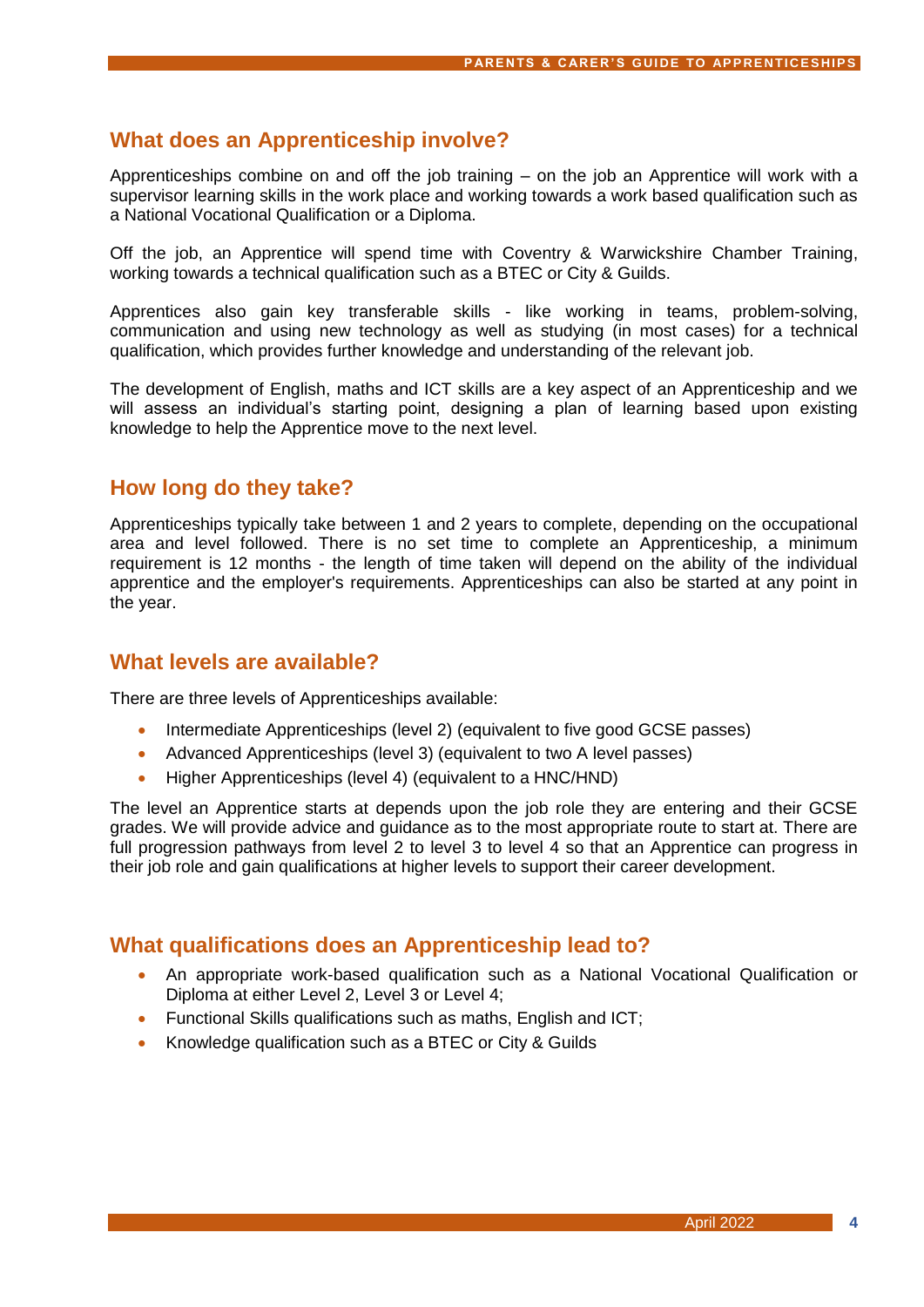# **What are the benefits of following an Apprenticeship?**

#### **Earning a salary whilst learning**

There are lots of benefits to doing an Apprenticeship. Doing an Apprenticeship means a young person can earn while they learn and learn in a way that is best suited to them — learning through hands on experience on the job.

#### **Support during training**

The Apprentice will be appointed a dedicated Training Advisor who will work with them throughout the Apprenticeship and provide ongoing support. In addition, a nominated supervisor will provide day to day support in the work place.

#### **Prospects**

Apprenticeships can be demanding but very rewarding. Because Apprenticeships train young people in the skills employers want, they give Apprentices options and choices for their careers. When they've finished, Apprentices can carry on working, get promoted or go on to higher education at university.

## **What progression routes are available?**

There are a range of progression routes which a young person can follow, whether they take the school route, further education through a college or take the work-based route through an Apprenticeship.



# **What can CW Chamber Training offer?**

- Confidential and impartial information, advice and guidance concerning career paths
- Guidance in developing a quality Curriculum Vitae (CV)
- Job matching service to link young people to local employers
- Comprehensive assistance in securing employment with training
- Referral to other agencies for specialist support where appropriate
- An individually designed learning plan to develop your skills
- A dedicated Training Advisor for support throughout the Apprenticeship
- Commitment to support you until your Apprenticeship is completed
- Online support providing you with instant contact with your Advisor
- Provide career pathways which enable a young person to progress from level to level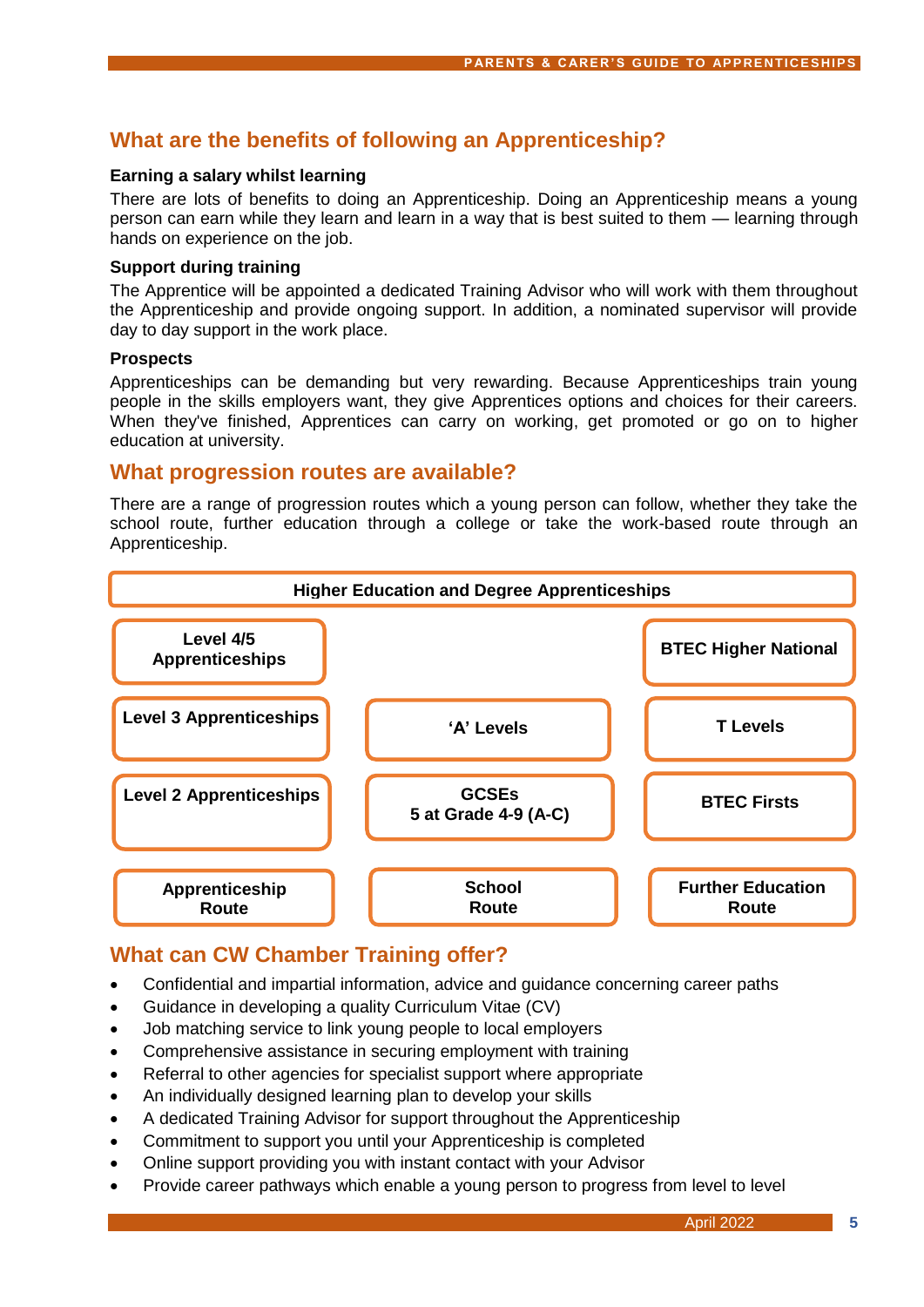# **What are the stages in starting an Apprenticeship?**

### **Stage 1**

A young person can apply to Coventry & Warwickshire Chamber Training on-line at [www.cw](http://www.cw-chambertraining.co.uk/)[chambertraining.co.uk](http://www.cw-chambertraining.co.uk/) or alternatively complete application form available from us.

### **Stage 2**

A young person will attend a one-to-one interview at Coventry & Warwickshire Chamber Training, where a Recruitment Advisor will provide them with information, advice and guidance concerning Apprenticeships. They will complete a learning styles assessment so that we can see their preferred way of learning, an assessment of their literacy and numeracy and they will explore different career options if they are not sure of the route they wish to follow.

#### **Stage 3**

Following the initial interview, our Recruitment Advisor will:

- Contact employers who have registered vacancies for Apprentices
- Provide them with your young person's individual details, usually a CV
- Secure appointments for interviews, liaise with employers regarding interview arrangements
- Follow up interview appointments, seeking feedback from employers and young people
- When a young person is successful at the interview stage and they like the sound of the job and the company we will then arrange the Apprenticeship start date
- If they are not successful at this stage, the Recruitment Advisor will continue to work on their behalf arranging further interviews

#### **Stage 4**

Once a young person has successfully secured an Apprenticeship i.e. they have successfully been offered a position by a local employer then Coventry & Warwickshire Chamber Training will arrange a start date and begin to develop an individual learning plan. A dedicated Training Advisor will be appointed and a planned start date agreed.

A young person will attend an induction at Coventry & Warwickshire Chamber Training at the start of their Apprenticeship. Thereafter their Training Advisor will visit them in the work place to start their work-based learning. Regular visits will then follow, with the young person attending off the job training as agreed.

# **Traineeships**

Competition for places with employers can be fierce, so young people will need to show that they are committed and interested in working and developing their skills and knowledge. If your young person does not secure an Apprenticeship straight away, they may wish to consider a Traineeship. This is for young people who want to work, but need a little extra help to secure an Apprenticeship or job and will enable them to develop the skills and workplace experience that employers are looking for.

A Traineeship can offer a stepping stone into an Apprenticeship and a young person will get to:

- Undertake high quality work experience with a local employer
- Complete work preparation training
- Enhance their English and maths skills

If a young person is interested in a Traineeship, please speak to one of our Recruitment Advisors or email [enquiries@cw-chambertraining.co.uk.](mailto:enquiries@cw-chambertraining.co.uk)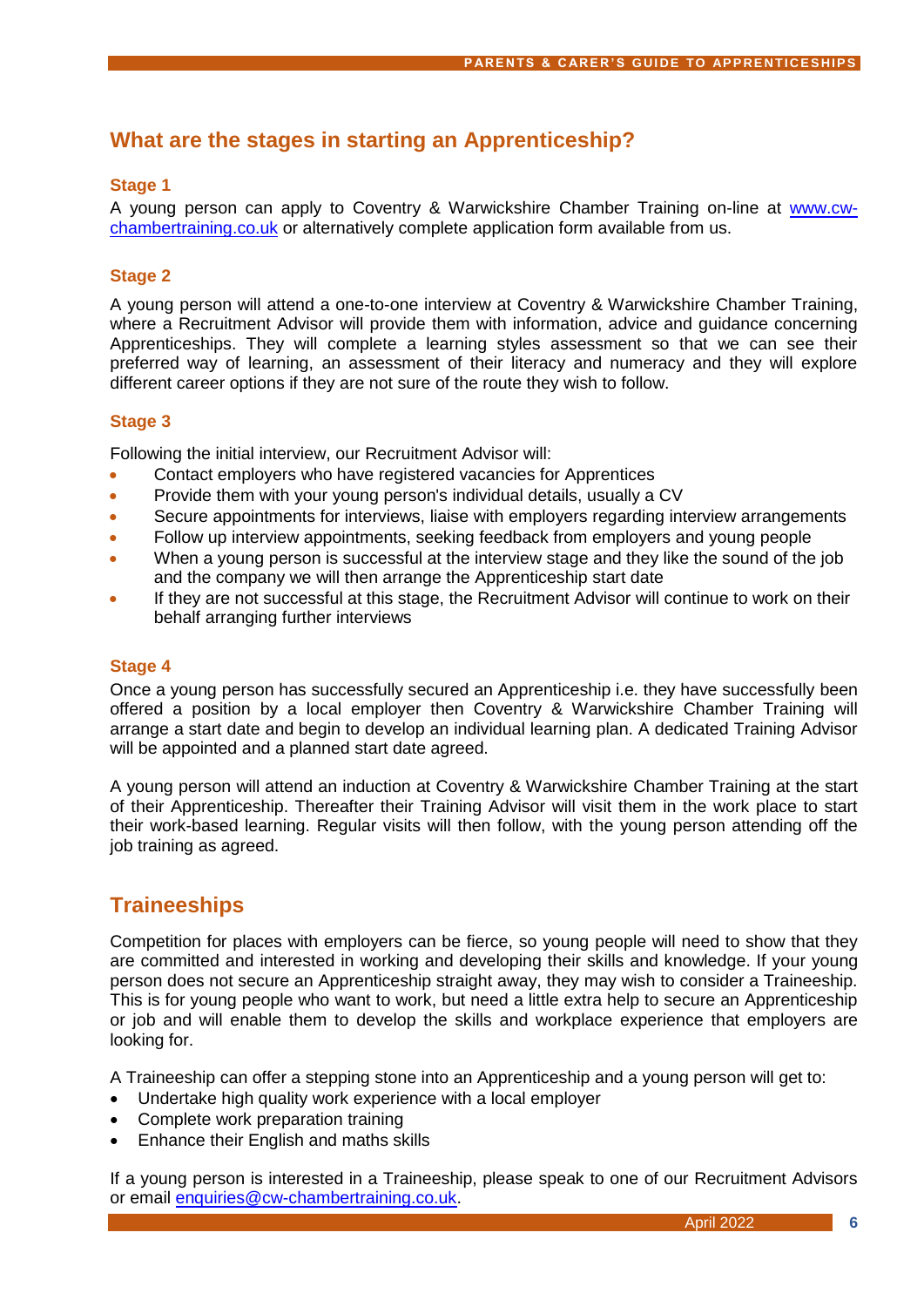## **Frequently Asked Questions**

- **Will I get a bus pass?** No, you will need to pay for your own transport when you go out to work or college.
- **Do I have to work every day?** You will need to work for the amount of hours you're contracted for with your employer and attend the training as per schedule.
- **How many holidays do I get?** Your employer will discuss the amount of day's holiday you are entitled to. As an apprentice you will be entitled to at least one and a half days' paid holiday for every month of your training - you will also get bank holidays.
- **Do I have to go to training in the evening or day time?** This will depend which course you are undertaking on your Apprenticeship, you will be informed of the time and days of attendance required when you are visited by us at your employers.
- **Is it a placement?** No, you will be in an employed position by the company.
- **Can I do voluntary?** No, you will need to be employed to undertake the Apprenticeship.
- What do I get paid? Apprentices are paid from the first day of their Apprenticeship and you will be entitled to the National Apprenticeship Wage. This rate applies to apprentices aged 16 to 18 and those aged 19 or over who are in their first year. Some employers may pay more.

# **How can you help?**

You can assist your young person in successfully securing an Apprenticeship by:

- Ensuring they have suitable clothing and footwear for an interview
- Checking they have the relevant information regarding the company and interview time and date
- Checking they have their CV is relevant and up-to-date
- Supporting them with their travel arrangements, checking public transport times and access
- Being on hand to act out a mock interview to improve their confidence
- Giving them encouragement and support leading up to and after the interview
- Encouraging them to apply for jobs independently
- Telling us if they find employment